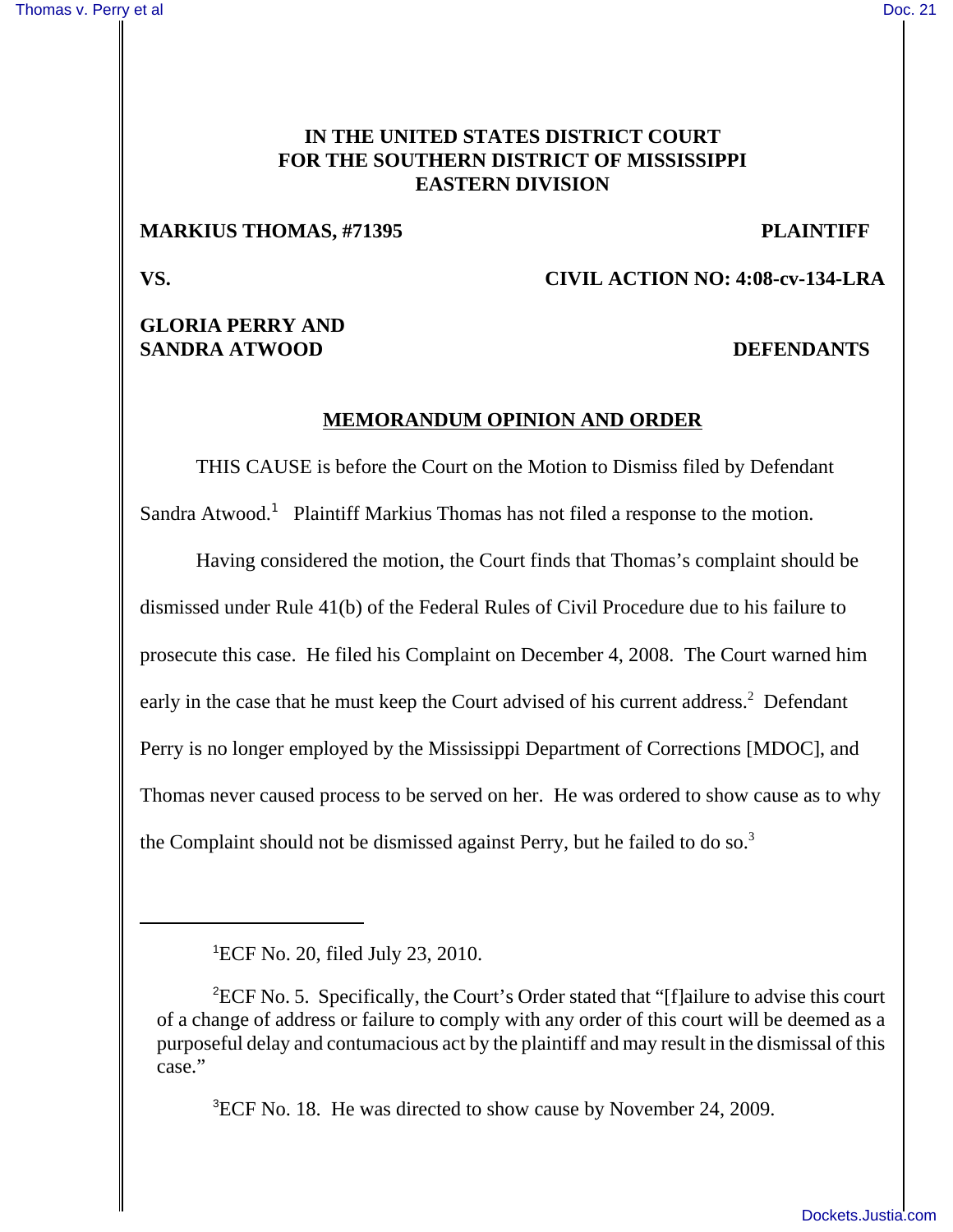Defendant was also ordered to produce copies of medical and prison records to Thomas after the omnibus hearing.<sup>4</sup> According to Defendant, these 300 pages of records were sent; they were returned to defense counsel with the envelope marked by the MDOC Postal Inspection Department that Thomas was "released."<sup>5</sup> The MDOC Discharge Certificate presented to the Court by Defendant confirms that Thomas was discharged from MDOC custody due to the expiration of his sentence on April 13, 2009.<sup>6</sup>

Defendant points out that Thomas has filed nothing in this case since December 10, 2008.<sup>7</sup> Thomas did attend the omnibus hearing on February 18, 2009, but he has not filed any pleadings or contacted either the Court or defense counsel since that date. Although he was released from prison on April 13, 2009, he has given no new address informing the Court or Defendant where he can be reached. He cannot be contacted, and Defendant's request that the Complaint be dismissed shall be granted.

Rule 41(b) of the Federal Rules of Civil Procedure provides as follows:

(b) **Involuntary Dismissal; Effect.** If the plaintiff *fails to prosecute or to comply with these rules or a court order*, a defendant may move to dismiss the action or any claim against it. Unless the dismissal order states otherwise, a dismissal

4 ECF No. 18, paragraph 4 at 3.

5 ECF No. 19 (Notice of Service of Disclosure.)

6 ECF No. 20-1 (Exhibit 1 to Defendant's Motion to Dismiss, certified MDOC Discharge Certificate, dated March 31, 2009.)

7 ECF No. 8, "Acknowledgment of Receipt of Prisoner Litigation Reform Act and Amendments to MCA 47-5-13.8."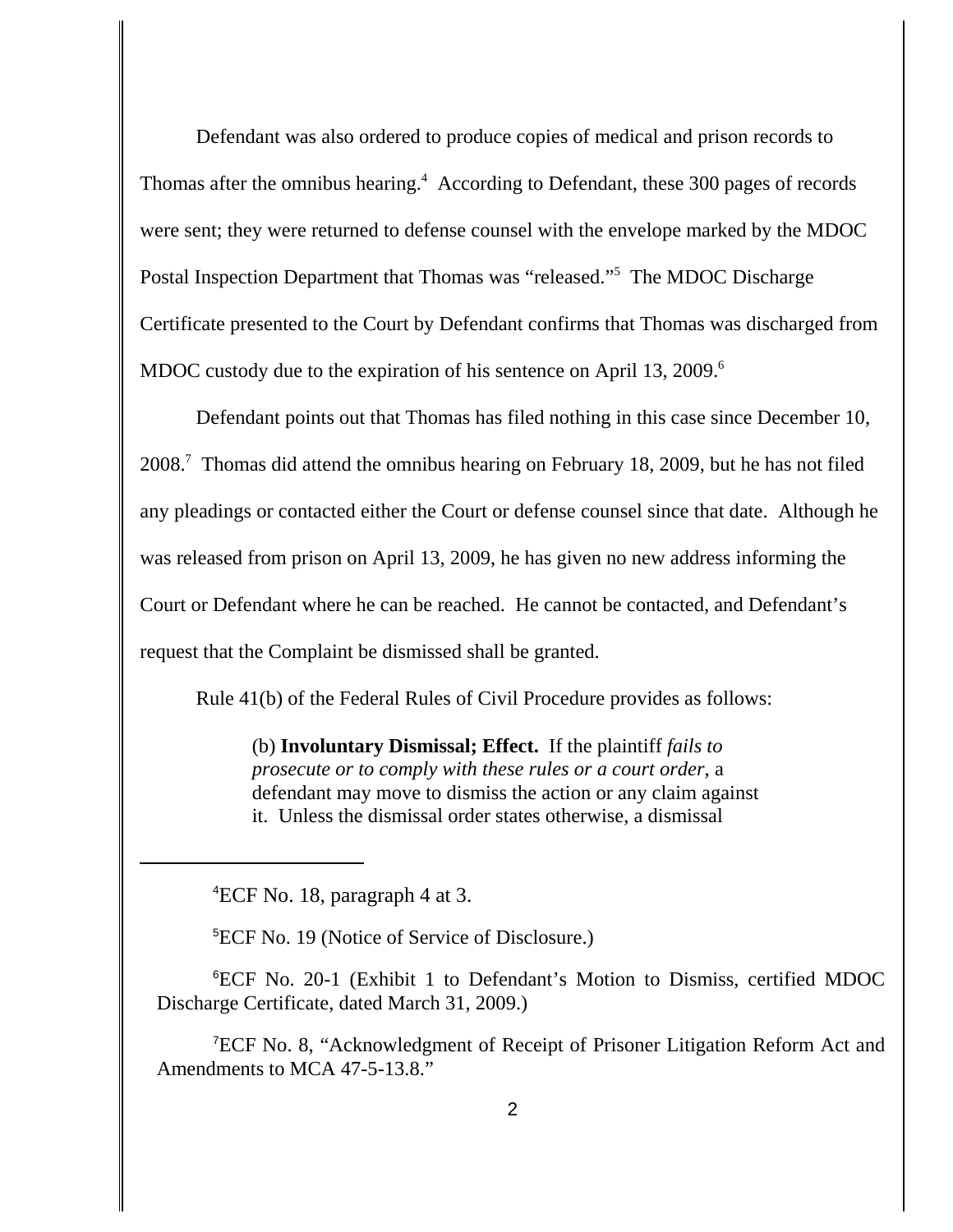under this subdivision (b) and any dismissal not under this rule - --- except ... ---- operates as an adjudication on the merits. (Emphasis added.)

This Court has the authority to dismiss an action for failure of a plaintiff to prosecute or to comply with any order of the Court both under Fed. R. Civ. P. 41(b) and under its inherent authority. *See McCullough v. Lynaugh*, 835 F.2d 1126 (5th Cir. 1988)*; Link v. Wabash R.R. Co.*, 370 U.S. 626, 630-631 (1962). The Court must be able to clear its calendars of cases that remain dormant because of the inaction or dilatoriness of the parties seeking relief, so as to achieve the orderly and expeditious disposition of cases. Such a sanction is necessary in order to prevent undue delays in the disposition of pending cases and to avoid congestion in the calendars of the court. *Id.* at 630. The actions of Thomas also prejudice the rights of Defendant Atwood to promptly and fully defend the claims made against her.

A dismissal of a plaintiff's lawsuit for failing to comply with a district court's order is warranted where "[a] clear record of delay or contumacious conduct by plaintiff exists." *Day v. Allstate Ins. Co.,* 788 F.2d 1110 (5th Cir. 2008) (quoting *Anthony v. Marion County General Hospital*, 617 F.2d 1164, 1167 (5th Cir. 1980)). The record in Thomas's case supports such a finding. He obviously lost interest in pursuing this lawsuit after his release from incarceration, although he has not formally dismissed his complaint. The sanction of dismissal is necessary in order to officially conclude the litigation against both Defendants.